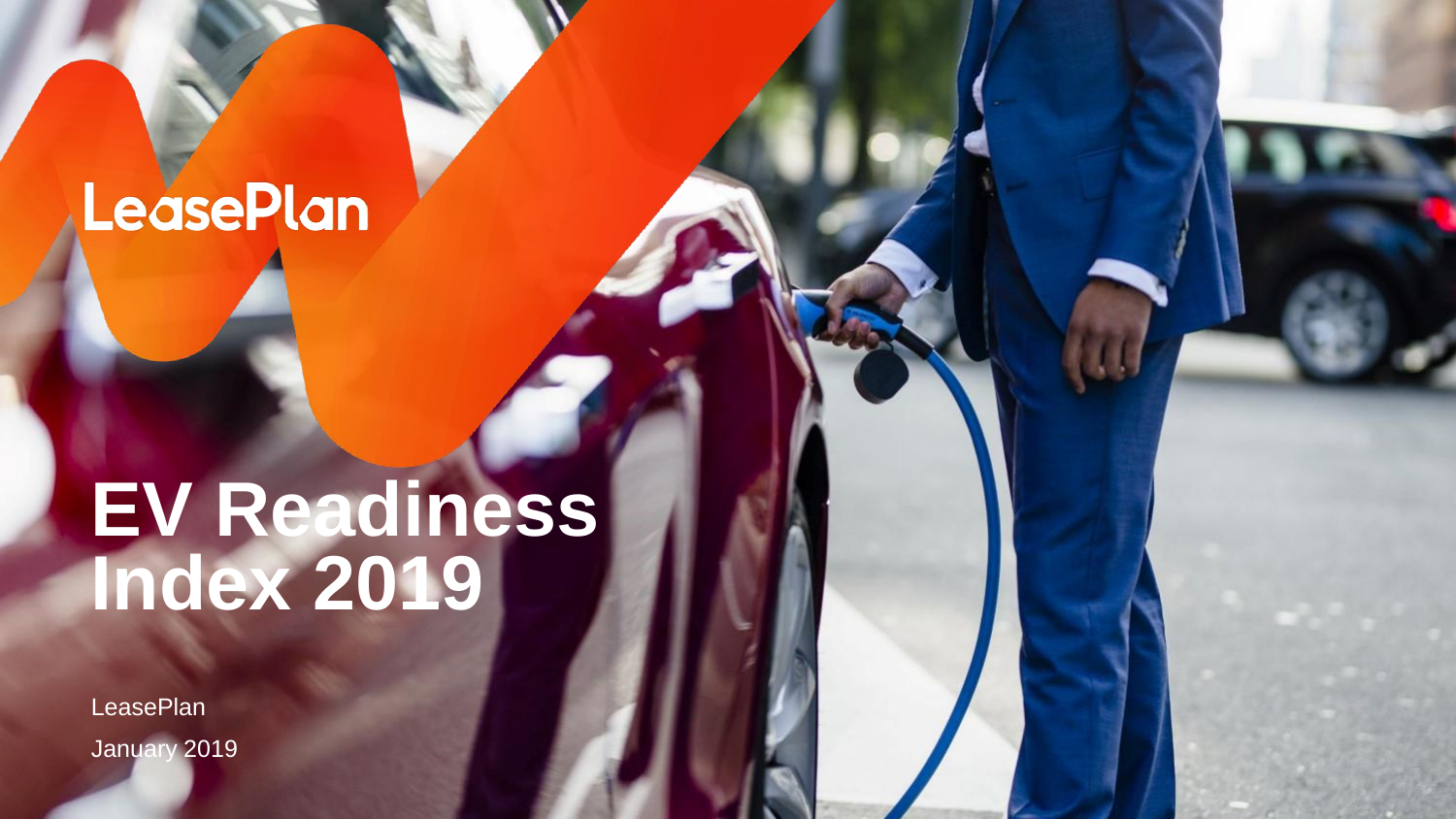

### **Context**

- Transport is the fastest-growing contributor to climate change, with road transport [accounting for approximately 20% of carbon dioxide emissions in the EU alone](https://ec.europa.eu/clima/policies/transport/vehicles_en)
- c. 50% of vehicles on the road today are registered to corporate organizations. Corporates are therefore incredibly important in leading the transition to a more sustainable transport system
- Making the switch to a low-emission fleet is one of the easiest ways for businesses to lower their overall emissions footprint and to help tackle climate change. It can be done with the stroke of a pen: no change of strategy is required.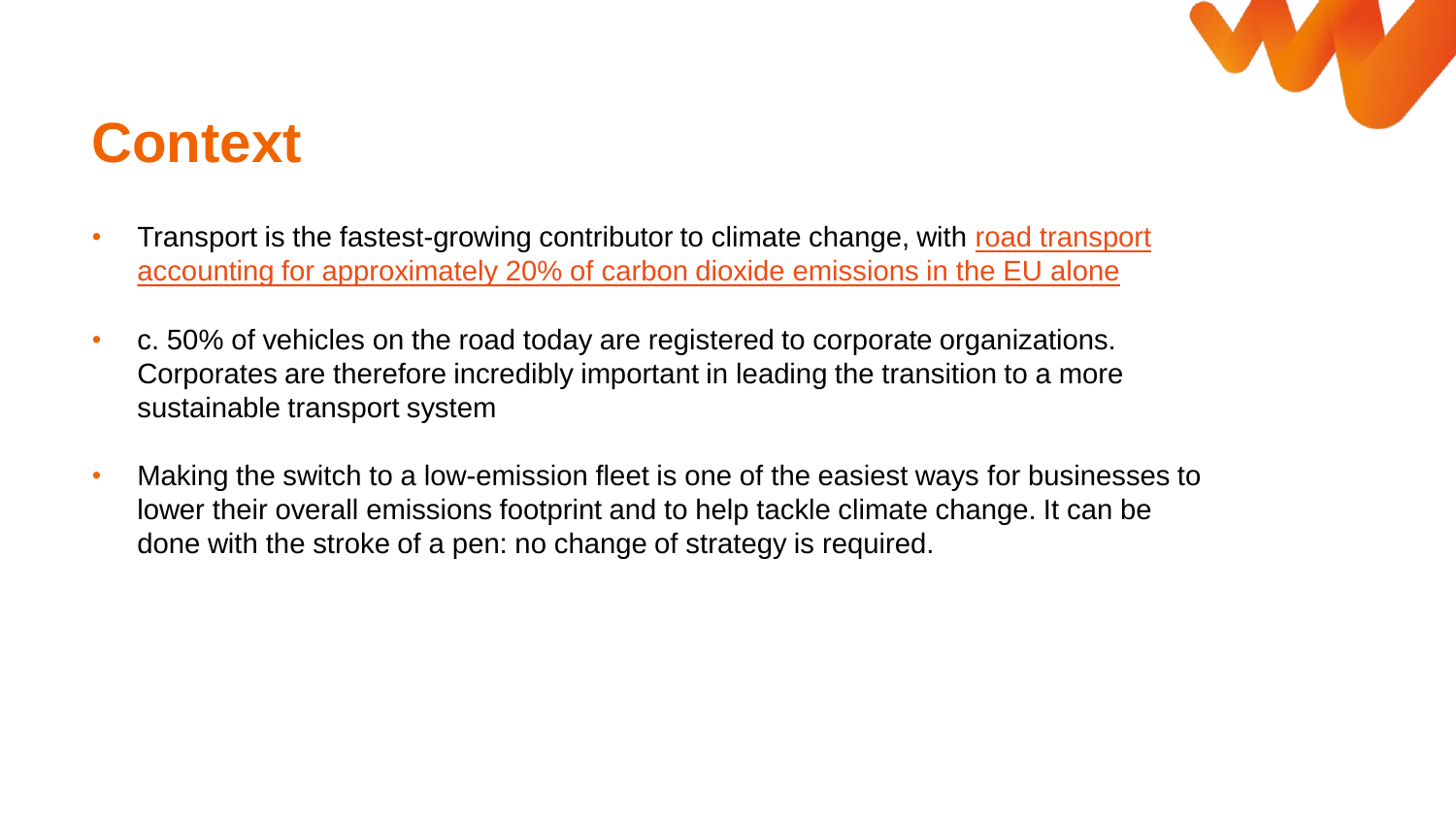

### **About the EV Readiness Index 2019**

- LeasePlan's EV Readiness Index 2019 is a comprehensive analysis of the preparedness of 22 European countries for the electric vehicle revolution.
- The Index is based on four factors: the maturity of the EV market (also including plugin hybrids), the maturity of EV infrastructure, government incentives and LeasePlan's experience with EVs in each country.
- The 22 countries included in the LeasePlan EV Readiness Index 2019 are: Austria, Belgium, the Czech Republic, Denmark, Finland, France, Germany, Greece, Hungary, Ireland, Italy, Luxembourg, the Netherlands, Norway, Poland, Portugal, Romania, Slovakia, Spain, Sweden, Switzerland and the United Kingdom.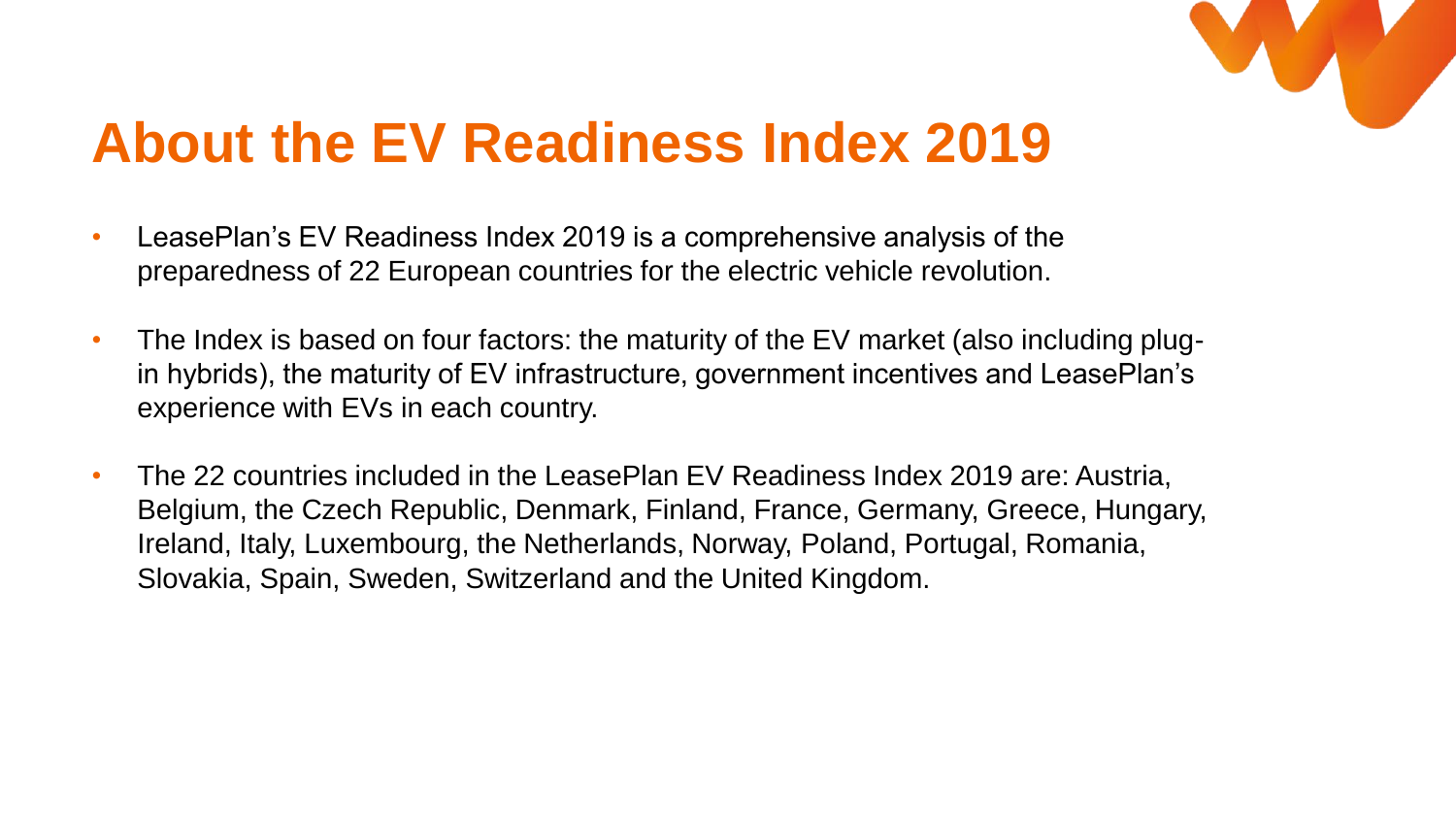

#### **Key findings EV Readiness Index 2019 (1 of 2)**

- The EV Readiness Index 2019 shows that Norway, the Netherlands, Sweden and Austria are now the best prepared countries in Europe for the electric vehicle revolution.
- For the first time, all countries in the index have shown an improved score compared to last year, signalling increased EV readiness across the continent.
- Not all countries are improving at the same pace, reflecting a lack of action by policymakers on key EV enablers, such as charging infrastructure, purchase subsidies, registration tax benefits, ownership tax benefits, company tax benefits and VAT benefits.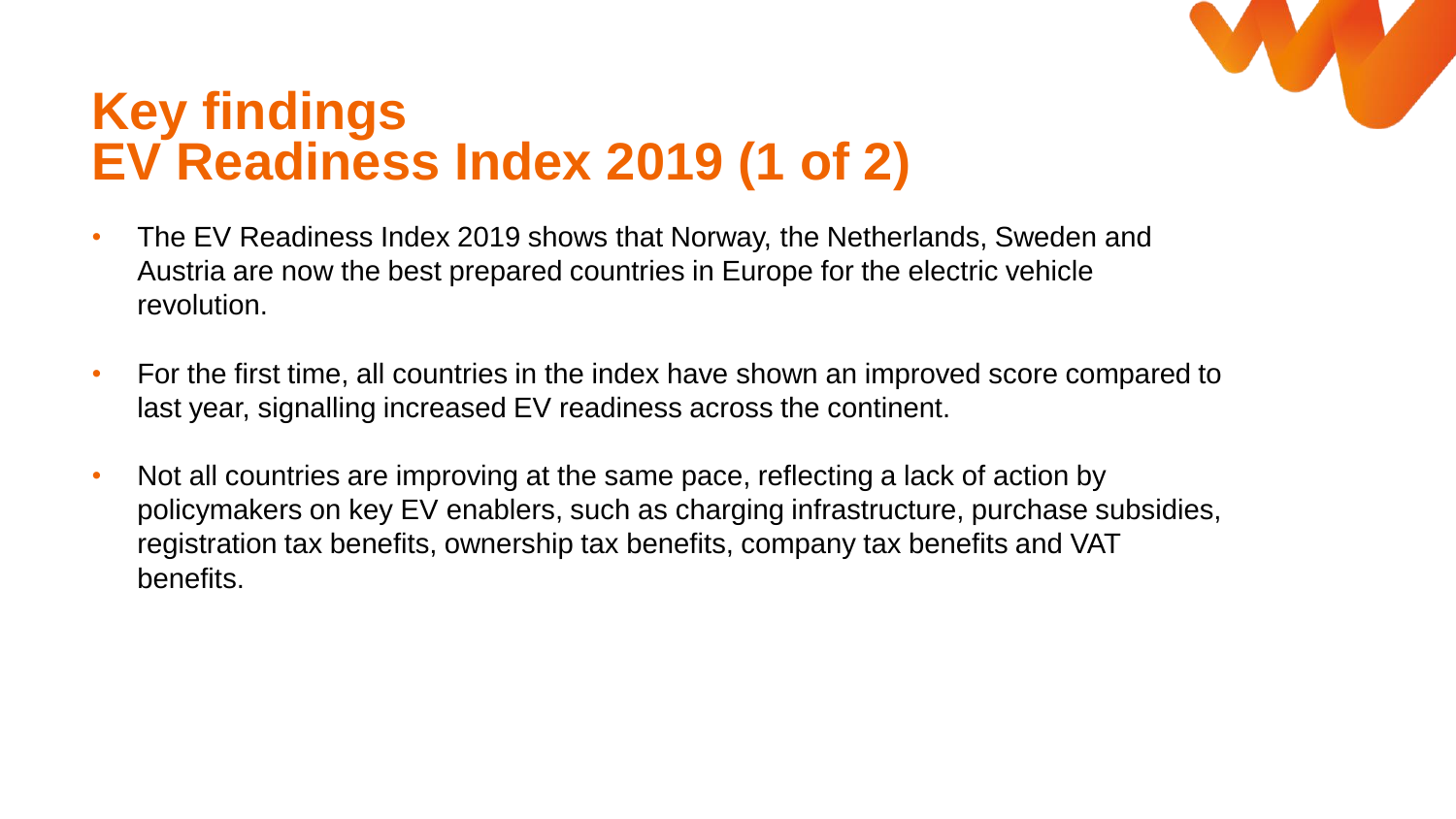

#### **Key findings EV Readiness Index 2019 (2 of 2)**

- Finland (+7 places) Germany (+4) and Portugal (+4) improved their ranking significantly, as a result of better charging infrastructure, a higher percentage of EV registrations and more attractive government incentives.
- The Netherlands has the most public charging plugs available (83,196), followed by Germany (37,405) and France (34,558). When adjusted for population size, the top three countries are now the Netherlands (4.8 charging plugs per 1,000 inhabitants), Norway (4.5) and Luxembourg (1.9).
- Austria, Ireland, Germany and the Netherlands scored the highest in terms of government support for EVs, including purchase subsidies, registration tax benefits, ownership tax benefits, company tax benefits and VAT benefits.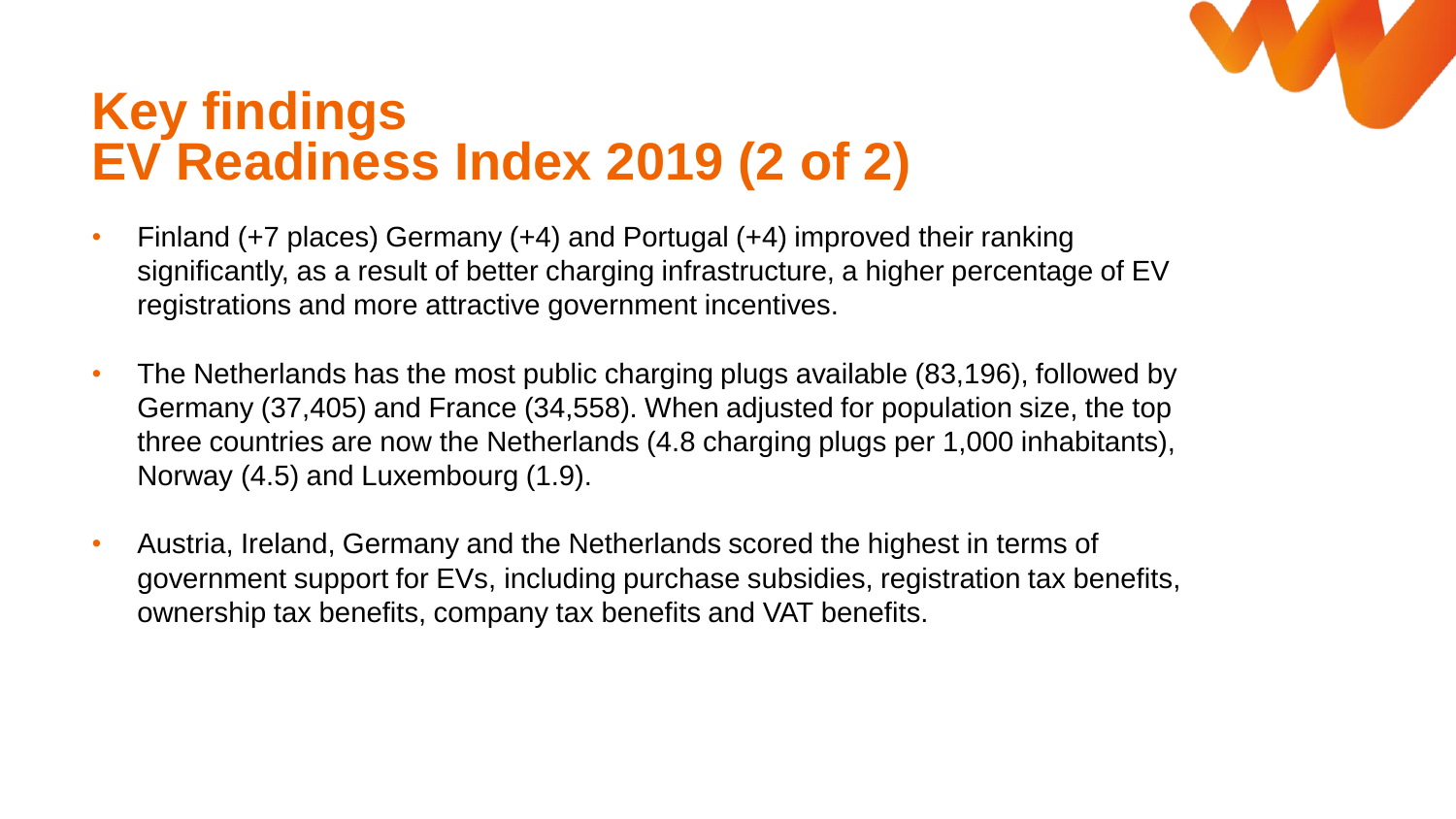

#### **LeasePlan EV country readiness index 2019**

|                       |                      |                    |                          | <b>Government</b> |                           |  |
|-----------------------|----------------------|--------------------|--------------------------|-------------------|---------------------------|--|
| <b>Country</b>        | <b>Total scoring</b> | <b>EV maturity</b> | <b>Charging maturity</b> | <b>incentives</b> | <b>LeasePlan maturity</b> |  |
| Norway                | 34                   | 12                 |                          | 7                 | 8                         |  |
| Netherlands           | 33                   | 9                  | 8                        | 8                 | 8                         |  |
| Sweden                | 29                   | 9                  | 6                        | $\overline{7}$    | $\overline{7}$            |  |
| Austria               | 28                   | $\overline{7}$     | 6                        | 9                 | 6                         |  |
| Finland               | 26                   | $\overline{7}$     | 6                        | 6                 | $\overline{7}$            |  |
| Germany               | 25                   | $\overline{7}$     | 5                        | 8                 | 5                         |  |
| <b>United Kingdom</b> | 25                   | 5                  | 6                        | $\overline{7}$    | $\overline{7}$            |  |
| Portugal              | 24                   | $\overline{7}$     | 5                        | 5                 | $\overline{7}$            |  |
| Belgium               | 23                   | $\overline{7}$     | 5                        | 5                 | 6                         |  |
| Luxembourg            | 23                   | $\overline{7}$     | 6                        | 5                 | 5                         |  |
| Ireland               | 23                   | $\overline{7}$     | 5                        | 8                 | 3                         |  |
| France                | 22                   | $\overline{7}$     | 5                        | $\overline{4}$    | $6\phantom{1}6$           |  |
| Switzerland           | 22                   | 8                  | 6                        | 3                 | 5                         |  |
| Denmark               | 20                   | $6\phantom{1}$     | 6                        | 1                 | $\overline{7}$            |  |
| Spain                 | 20                   | $\overline{4}$     | $\overline{\mathbf{4}}$  | $6\phantom{1}6$   | $6\phantom{1}6$           |  |
| Hungary               | 19                   | 5                  | 5                        | 6                 | 3                         |  |
| Italy                 | 17                   | 5                  | $\overline{4}$           | 3                 | $\overline{5}$            |  |
| Romania               | 12                   | $\overline{2}$     | $\overline{4}$           | 5                 | 1                         |  |
| Slovakia              | 12                   | $\overline{2}$     | 5                        | $\overline{4}$    | 1                         |  |
| Czech Republic        | 11                   | 4                  | 5                        | 1                 | 1                         |  |
| Greece                | 10                   | $\overline{2}$     | $\overline{2}$           | $\overline{4}$    | $\overline{2}$            |  |
| Poland                | 9                    | 3                  | 3                        | $\overline{2}$    |                           |  |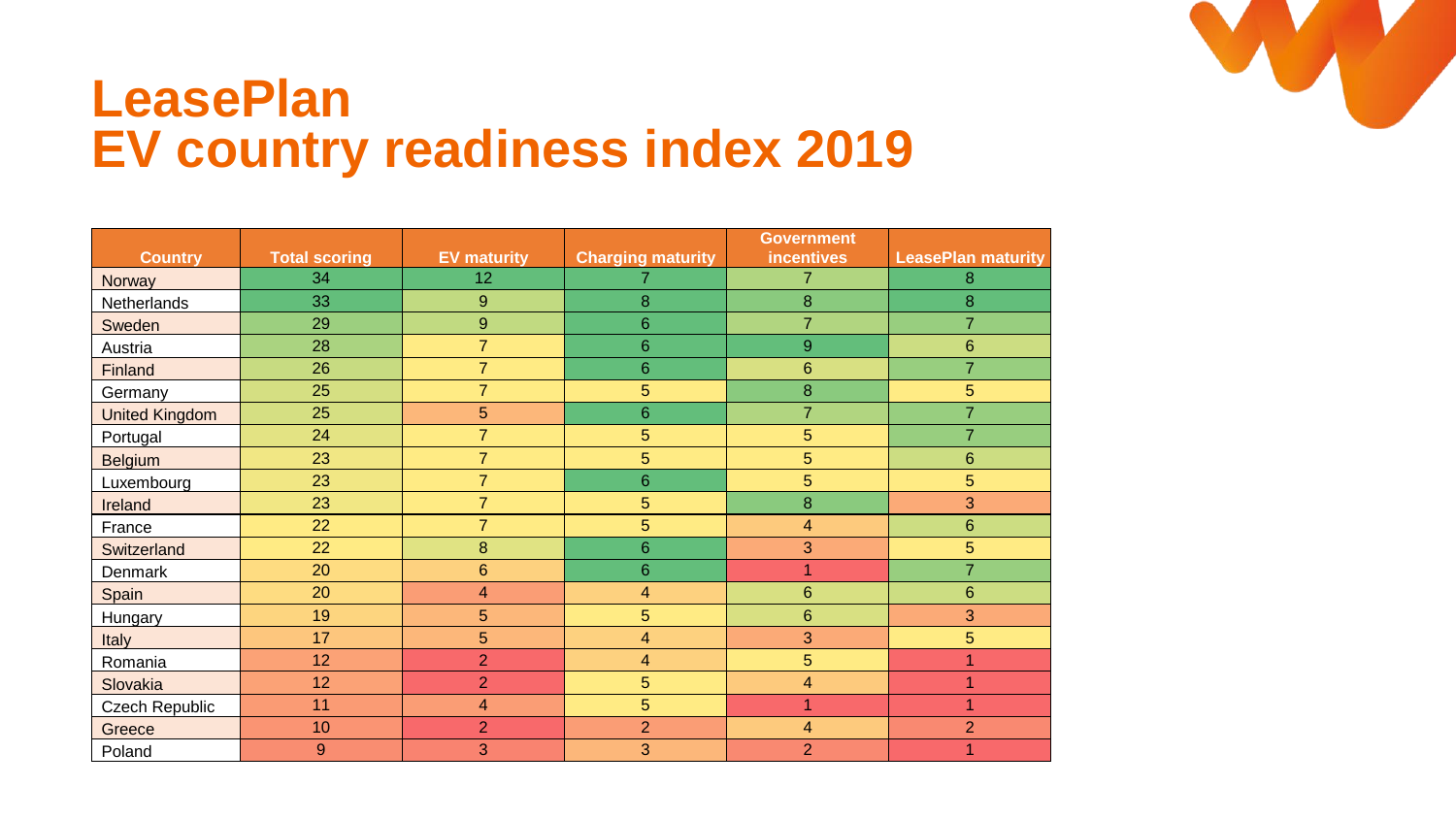

#### **EV Readiness Index rankings are determined using four key factors**

| <b>Category</b>                                     | <b>Weighting KPI</b>                                  |                                                            |                                                                                                                  | <b>Max. points per KPI</b> |  |  |  |  |
|-----------------------------------------------------|-------------------------------------------------------|------------------------------------------------------------|------------------------------------------------------------------------------------------------------------------|----------------------------|--|--|--|--|
|                                                     |                                                       |                                                            | # EVs registered in 2018 / total population                                                                      | 5                          |  |  |  |  |
| 1) Maturity of electric vehicle market in a country | 32%                                                   | Marketshare of EVs from all vehicles registered<br>in 2018 |                                                                                                                  | 5                          |  |  |  |  |
|                                                     |                                                       |                                                            | Share of full electric (BEV) in the sales of EVs                                                                 | $\overline{2}$             |  |  |  |  |
|                                                     |                                                       |                                                            | # available public charge plugs / total<br>population                                                            | 5                          |  |  |  |  |
| 2) Maturity of charging infrastructure in a country | 26%                                                   |                                                            | # public charge plug per EV registered                                                                           | $\overline{2}$             |  |  |  |  |
|                                                     | % of fast chargers (>22KW) of total charging<br>plugs |                                                            | 3                                                                                                                |                            |  |  |  |  |
|                                                     |                                                       |                                                            | Score of all government incentives currently in<br>place                                                         | 5                          |  |  |  |  |
| 3) Government incentives                            | 21%                                                   |                                                            | Score of benefit-in-kind taxation benefits for the<br>EV drivers                                                 | 3                          |  |  |  |  |
| 4) LeasePlan Maturity                               | 21%                                                   |                                                            | Score of the EV facilitation and providing of<br>end-to-end EV services of the LeasePlan<br>country organization | 5                          |  |  |  |  |
|                                                     |                                                       |                                                            | % of EV in total orders 2018 and expected for<br>2019, split in full-electric and plugin-hybrid                  | 3                          |  |  |  |  |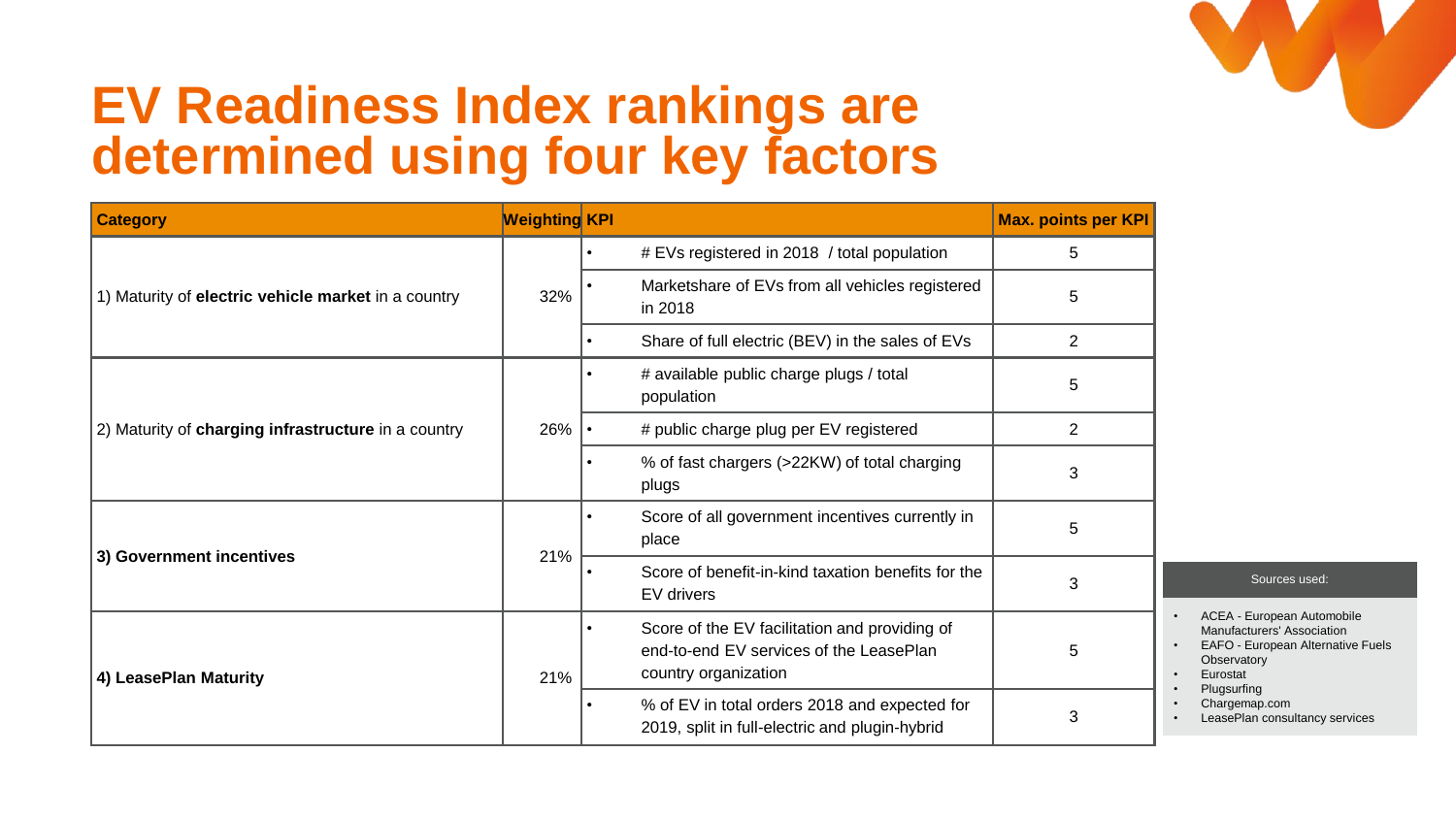

### **Factor 1: EV market maturity**

|                       |                 |                                      |                          | <b>Scoring EV</b> |                         |                   | <b>BEV</b>  |          |                  |
|-----------------------|-----------------|--------------------------------------|--------------------------|-------------------|-------------------------|-------------------|-------------|----------|------------------|
|                       |                 | <b>EV</b> registrations <sup>1</sup> | <b>EV</b> per inhabitant | per               | <b>EV market</b>        | <b>Scoring EV</b> | sales       | % of BEV | <b>Scoring</b>   |
| <b>Country</b>        | Population 2018 | (q1-q3 2018)                         | (x1000)                  | population        | share 2018 <sup>2</sup> | market share      | 20183       | 2018     | <b>BEV Share</b> |
| Austria               | 8.822.267       | 6,125                                | 0.694265998              | 3                 | 2.27%                   | $\overline{2}$    | 4486        | 73%      | $\overline{2}$   |
| Belgium               | 11,413,058      | 10.508                               | 0.920699781              | 4                 | 2.39%                   | $\overline{2}$    | 2413        | 23%      |                  |
| <b>Czech Republic</b> | 10,610,055      | 699                                  | 0.065880903              | 1                 | 0.35%                   |                   | 469         | 67%      | $\overline{2}$   |
| Denmark               | 5,781,190       | 3,579                                | 0.619076695              | 3                 | 2.11%                   | 2                 | 933         | 26%      | 1                |
| Finland               | 5,513,130       | 4,494                                | 0.815144936              | 4                 | 5.16%                   | 3                 | 541         | 12%      | $\mathbf{0}$     |
| France                | 67,221,943      | 31,113                               | 0.462839939              | 3                 | 1.95%                   | $\overline{2}$    | 20256       | 65%      | $\overline{2}$   |
| Germany               | 82,850,000      | 50,245                               | 0.606457453              | 4                 | 1.94%                   | $\overline{2}$    | 24678       | 49%      |                  |
| Greece                | 10,738,868      | 231                                  | 0.021510647              |                   | 0.29%                   |                   | 56          | 24%      | $\mathbf{0}$     |
| Hungary               | 9,778,371       | 1,457                                | 0.149002324              | $\overline{2}$    | 1.45%                   | 1                 | 867         | 60%      | $\overline{2}$   |
| Ireland               | 4,838,259       | 1,859                                | 0.38422912               | 3                 | 1.60%                   | $\overline{2}$    | 1174        | 63%      | $\overline{2}$   |
| Italy                 | 60.483.973      | 7,208                                | 0.119172066              | $\overline{2}$    | 0.55%                   |                   | 3580        | 50%      | $\overline{2}$   |
| Luxembourg            | 602,005         | 604                                  | 1.003313926              | 4                 | 1.90%                   | $\overline{2}$    | 217.44      | 36%      | $\mathbf{1}$     |
| <b>Netherlands</b>    | 17,181,084      | 17,349                               | 1.009773307              | 4                 | 5.09%                   | 3                 | 15330       | 88%      | $\overline{2}$   |
| Norway                | 5,295,619       | 52,038                               | 9.826613282              | 5                 | 52.78%                  | 5                 | 31406       | 60%      | $\overline{2}$   |
| Poland                | 37.976.687      | 958                                  | 0.025226002              |                   | 0.25%                   |                   | 411         | 43%      |                  |
| Portugal              | 10,291,027      | 5,487                                | 0.533182937              | 3                 | 3.12%                   | 2                 | 2805        | 51%      | $\overline{2}$   |
| Romania               | 19,523,621      | 468                                  | 0.023970963              |                   | 0.46%                   |                   | 58          | 12%      | $\mathbf{0}$     |
| Slovakia              | 5,443,120       | 222                                  | 0.040785432              |                   | 0.30%                   |                   | 40          | 18%      | $\mathbf{0}$     |
| Spain                 | 46.659.302      | 7,456                                | 0.159796647              | $\overline{2}$    | 0.77%                   |                   | 3393        | 46%      |                  |
| Sweden                | 10,120,242      | 19.949                               | 1.971197922              | 5                 | 7.60%                   | 4                 | 3983        | 20%      | $\mathbf 0$      |
| Switzerland           | 8,482,152       | 6,491                                | 0.765253912              | 4                 | 2.99%                   | $\overline{2}$    | 3503        | 54%      | 2                |
| United Kingdom        | 66,238,007      | 44,883                               | 0.677601909              | 3                 | 2.44%                   | $\overline{2}$    | 11299       | 25%      | $\pmb{0}$        |
|                       |                 |                                      |                          |                   |                         |                   |             |          |                  |
| Sources used:         | Eurostat        | <b>ACEA</b>                          |                          |                   | <b>ACEA</b>             |                   | <b>ACEA</b> |          |                  |

**<sup>1</sup>**Definition EV: = BEV + FCEV + PHEV + EREV

**<sup>2</sup>**Definition market share: entire car market; including B2C sales **<sup>3</sup>**Definition BEV: Full electric vehicle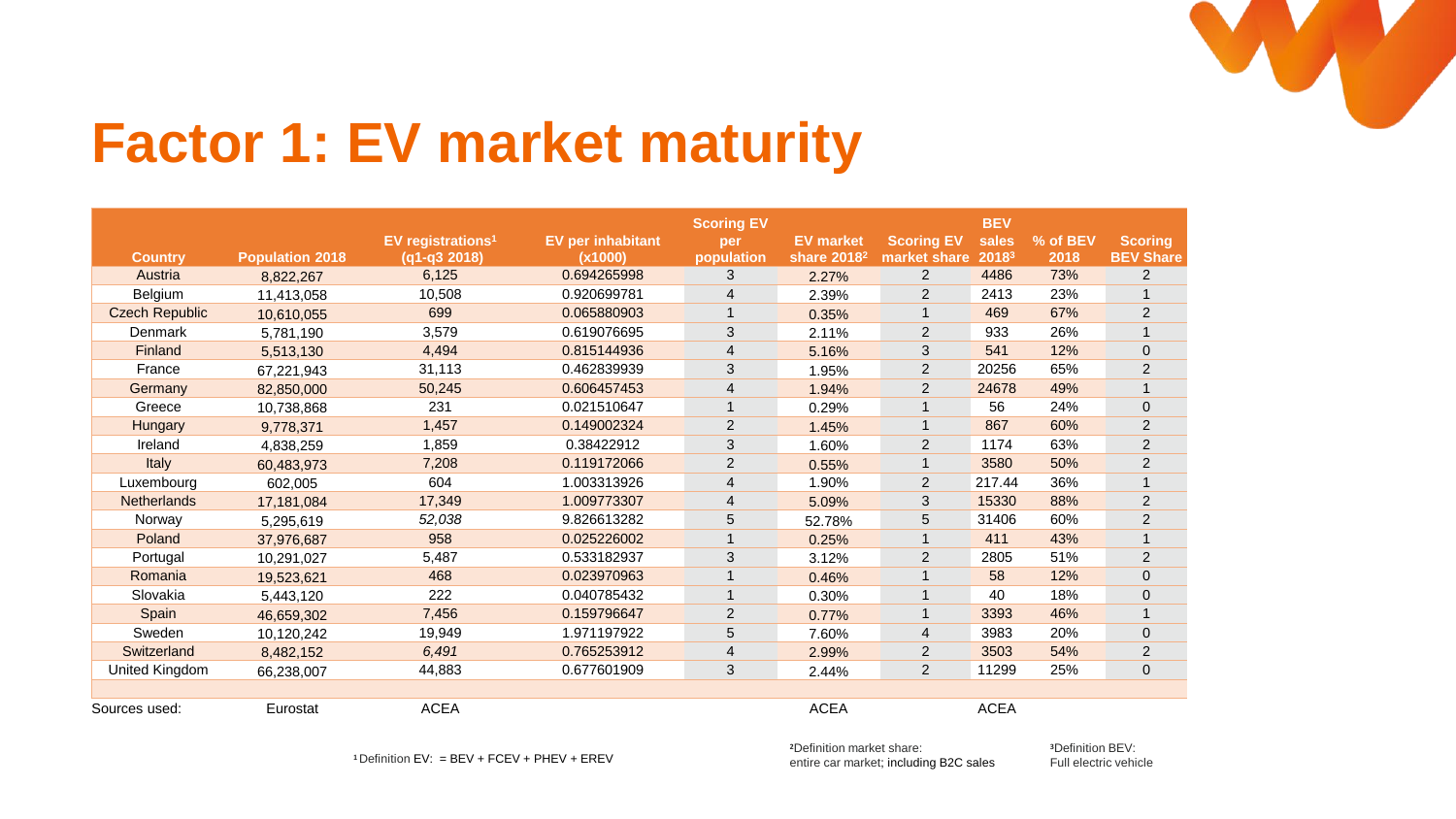### **Factor 2: Charging infrastructure maturity**

|                       |               | #Total public    |                       | scoring charging |                                | scoring        | # of fast        | % of fast              |                  |
|-----------------------|---------------|------------------|-----------------------|------------------|--------------------------------|----------------|------------------|------------------------|------------------|
|                       | #Total public | charge           | # charging plugs per  | points per       | # of stations per chargestatio |                | charge           | chargers,              | <b>Scoring %</b> |
| <b>Country</b>        | charge plugs  | <b>locations</b> | inhabits (x1000) 2018 | population       | <b>EV</b> registered           | n per EV       | <b>locations</b> | locations <sup>1</sup> | fast chargers    |
| Austria               | 11826         | 3640             | 1.340471786           | 3                | 1.93077551                     | 2              | 309              | 8.5%                   |                  |
| Belgium               | 6122          | 4213             | 0.536403127           | 2                | 0.58260373                     |                | 282              | 6.7%                   | $\overline{2}$   |
| <b>Czech Republic</b> | 1396          | 464              | 0.131573305           |                  | 1.99713877                     | $\overline{2}$ | 126              | 27.2%                  | $\overline{2}$   |
| Denmark               | 2610          | 733              | 0.451464145           | $\overline{2}$   | 0.729253982                    |                | 162              | 22.1%                  | 3                |
| Finland               | 2451          | 602              | 0.444575042           | $\overline{2}$   | 0.545393858                    |                | 126              | 20.9%                  | 3                |
| France                | 34558         | 16456            | 0.514082135           | $\overline{2}$   | 1.110712564                    | 2              | 1053             | 6.4%                   |                  |
| Germany               | 37405         | 13043            | 0.451478576           | 2                | 0.744452184                    |                | 1513             | 11.6%                  | $\overline{2}$   |
| Greece                | 159           | 115              | 0.01480603            | $\mathbf{0}$     | 0.688311688                    |                | 6                | 5.2%                   |                  |
| Hungary               | 1562          | 590              | 0.159740308           |                  | 1.072065889                    | $\overline{2}$ | 74               | 12.5%                  | $\overline{2}$   |
| Ireland               | 1160          | 577              | 0.239755664           | $\overline{2}$   | 0.623991393                    |                | 88               | 15.3%                  | $\overline{2}$   |
| Italy                 | 8137          | 3429             | 0.134531506           |                  | 1.128884573                    | 2              | 219              | 6.4%                   |                  |
| Luxembourg            | 1171          | 362              | 1.945166568           | 3                | 1.938741722                    | $\overline{2}$ | 3                | 0.8%                   |                  |
| <b>Netherlands</b>    | 83196         | 39617            | 4.842284689           | 5                | 4.795417603                    | 2              | 792              | 2.0%                   |                  |
| Norway                | 23848         | 11356            | 4.503269589           | 5                | 0.458272801                    |                | 602              | 5.3%                   |                  |
| Poland                | 850           | 342              | 0.022382153           | $\mathbf{0}$     | 0.887265136                    | $\overline{ }$ | 127              | 37.1%                  | $\overline{2}$   |
| Portugal              | 1980          | 741              | 0.192400622           | $\overline{2}$   | 0.360852925                    |                | 74               | 10.0%                  | $\overline{2}$   |
| Romania               | 479           | 103              | 0.024534383           | 0                | 1.023504274                    | 2              | 24               | 23.3%                  | $\overline{2}$   |
| Slovakia              | 535           | 185              | 0.098289216           |                  | 2.40990991                     | 2              | 83               | 44.9%                  | $\overline{2}$   |
| Spain                 | 4265          | 1493             | 0.091407283           |                  | 0.572022532                    |                | 228              | 15.3%                  | $\overline{2}$   |
| Sweden                | 5335          | 1588             | 0.527161307           | 2                | 0.267431951                    |                | 319              | 20.1%                  | 3                |
| Switzerland           | 11089         | 3691             | 1.307333328           | 3                | 1.708365429                    | 2              | 244              | 6.6%                   |                  |
| United Kingdom        | 18158         | 6500             | 0.274132644           | $\overline{2}$   | 0.404562975                    |                | 1502             | 23.1%                  | 3                |

**<sup>1</sup>**Fast charger =  $>22$ KW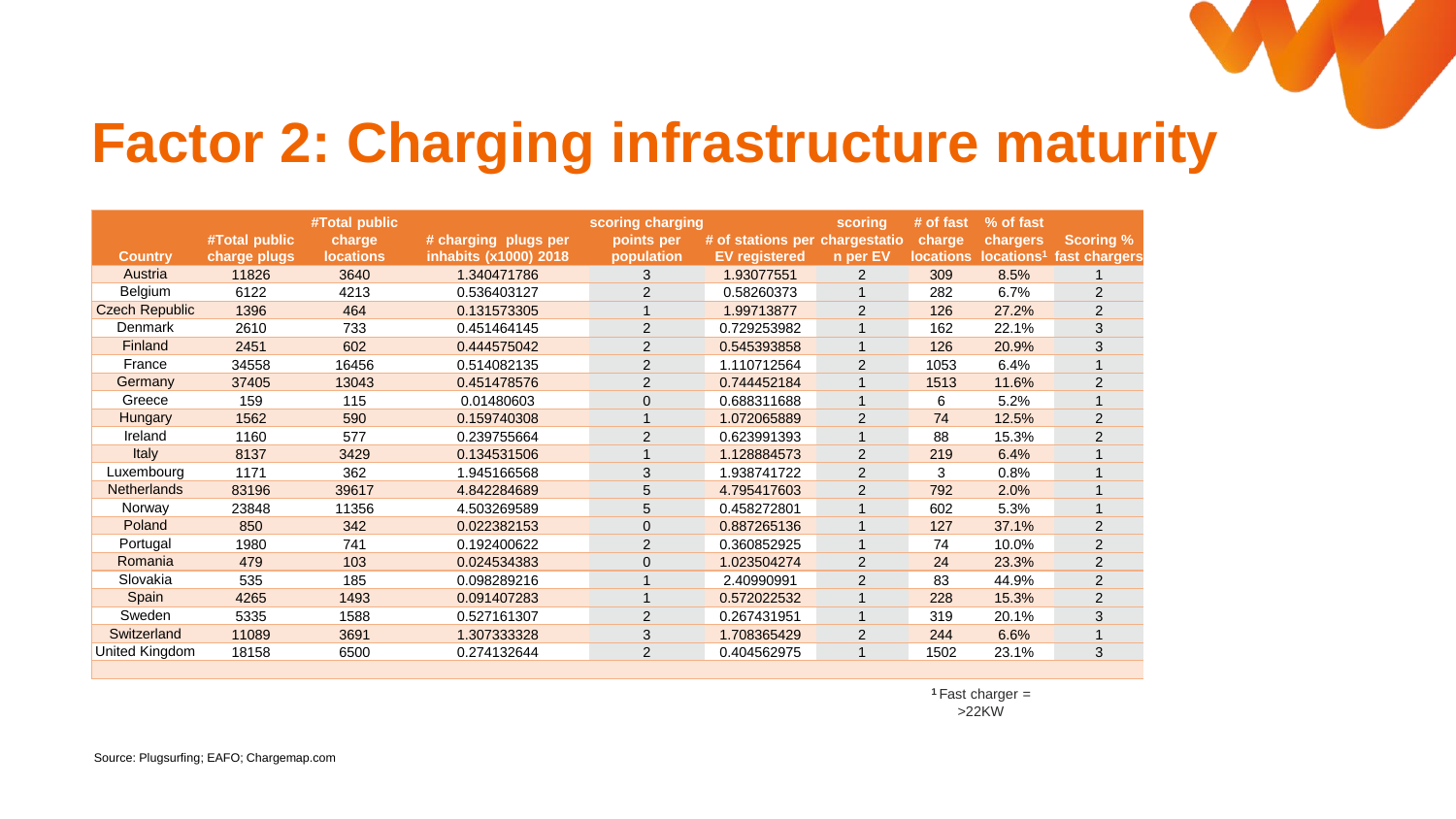

#### **Factor 3: Government incentives**

|                       |                  |                                  |                | <b>Company</b>  |                 |                                                             | Local        |                   | <b>Scoring</b> |                       |                                             |
|-----------------------|------------------|----------------------------------|----------------|-----------------|-----------------|-------------------------------------------------------------|--------------|-------------------|----------------|-----------------------|---------------------------------------------|
|                       | <b>Purchase</b>  | <b>Registration Ownership</b>    |                | <b>Tax</b>      | <b>VAT</b>      | <b>Other Financial Incentive Infrastructure Governement</b> |              |                   |                | <b>Scoring driver</b> |                                             |
| <b>Country</b>        | <b>Subsidies</b> | <b>Tax Benefits Tax Benefits</b> |                | <b>Benefits</b> | <b>Benefits</b> | <b>Benefits</b>                                             | s            | <b>Incentives</b> | incentives     | taxation              |                                             |
| Austria               |                  |                                  |                |                 |                 |                                                             | $\mathbf{v}$ | $\mathbf{v}$      | $\overline{4}$ |                       |                                             |
| Belgium               |                  |                                  |                |                 |                 |                                                             |              |                   |                |                       | Explanation: Government incentives          |
| <b>Czech Republic</b> |                  |                                  |                |                 |                 |                                                             |              |                   |                |                       |                                             |
| Denmark               |                  |                                  |                |                 |                 |                                                             |              |                   |                |                       | We calculated the net costs for a driver of |
| Finland               |                  |                                  | $\mathbf{V}$   |                 |                 |                                                             |              |                   |                |                       | driving an EV compared with a diesel        |
| France                |                  |                                  |                |                 |                 |                                                             |              |                   |                |                       | vehicles.                                   |
| Germany               |                  |                                  |                |                 |                 |                                                             |              |                   |                |                       |                                             |
| Greece                |                  |                                  |                |                 |                 |                                                             |              |                   |                |                       | This is calculated based on the following   |
| Hungary               |                  |                                  |                |                 |                 |                                                             |              |                   |                |                       | vehicles:                                   |
| Ireland               |                  |                                  |                |                 |                 |                                                             |              |                   |                |                       | EV: Nissan Leaf Acenta (40kwh)              |
| Italy                 |                  |                                  |                |                 |                 |                                                             |              | $\mathbf{v}$      |                |                       | Diesel: Ford Focus 1.5 titanium business    |
| Luxembourg            |                  |                                  |                |                 |                 |                                                             |              |                   |                |                       | edition                                     |
| <b>Netherlands</b>    |                  |                                  |                |                 |                 |                                                             |              | $\mathbf{V}$      |                |                       | In addition the following assumptions were  |
| Norway                |                  |                                  | $\mathbf{v}$   |                 |                 |                                                             |              |                   |                |                       | used:                                       |
| Poland                |                  |                                  |                |                 |                 |                                                             |              |                   |                |                       |                                             |
| Portugal              | $\mathsf{v}$     |                                  |                |                 |                 |                                                             |              |                   |                |                       | Employee drives 50% business, 50%           |
| Romania               | $\mathbf{v}$     |                                  | $\overline{u}$ |                 |                 |                                                             |              |                   |                |                       | private                                     |
| Slovakia              |                  |                                  |                |                 |                 |                                                             |              |                   |                |                       | The commuting (home-work) distance is       |
| Spain                 |                  |                                  | $\overline{V}$ |                 |                 |                                                             |              | $\mathbf{v}$      |                |                       | 25km one way                                |
| Sweden                |                  |                                  |                |                 |                 |                                                             |              |                   | 3              |                       | The gross annual salary of the employee     |
| Switzerland           |                  |                                  |                |                 |                 | $\mathbf{V}$                                                |              |                   | 2              |                       | is 60,000 euro                              |
| United                |                  |                                  |                |                 |                 |                                                             |              |                   |                |                       | The employee is married and the             |
| Kingdom               |                  |                                  |                |                 |                 |                                                             |              |                   |                |                       | spouse has no own income                    |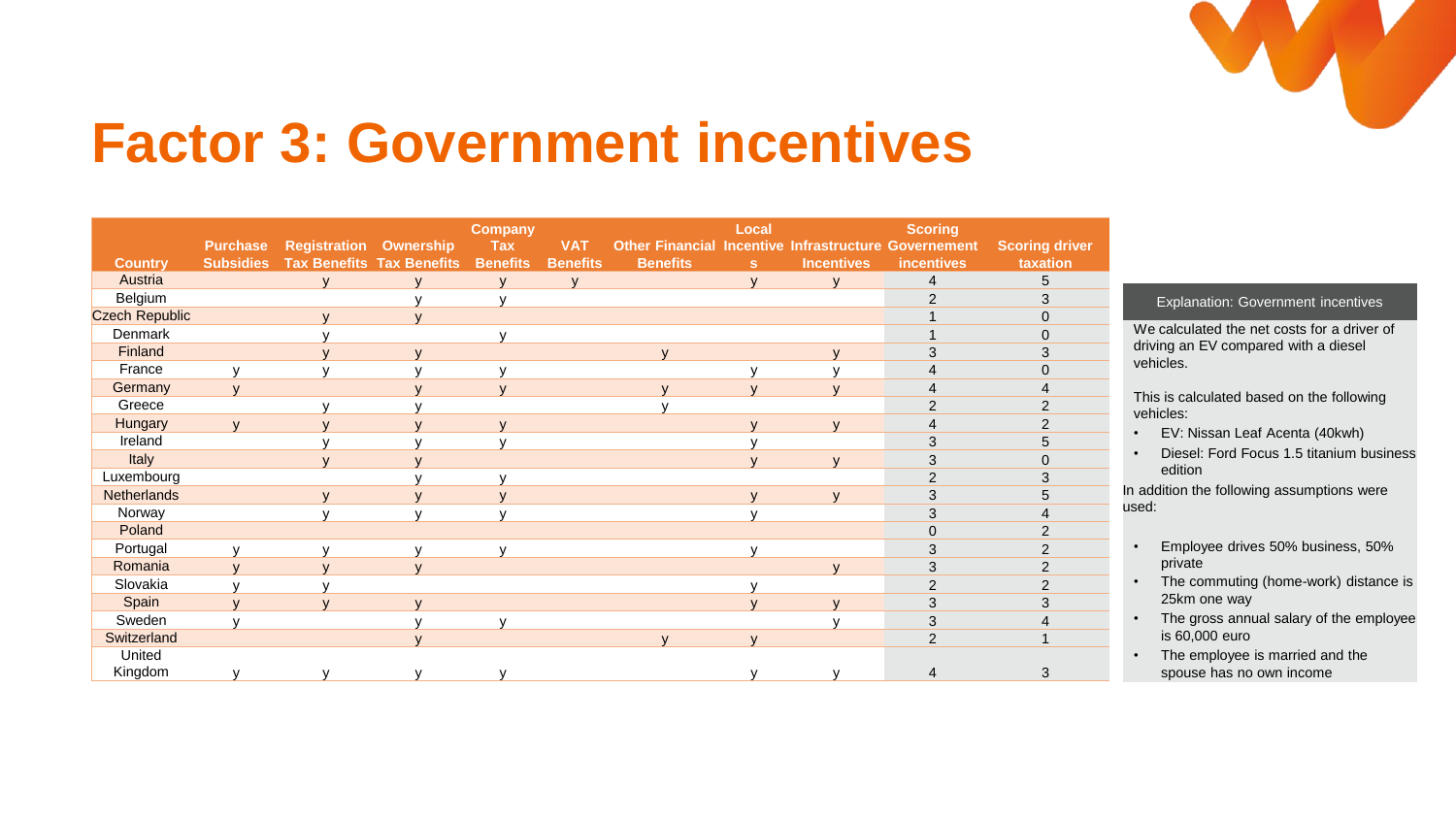

#### **Factor 4: LeasePlan maturity**

| <b>Country</b>        | <b>Scoring LeasePlan</b><br><b>Charging</b><br>readiness | <b>Scoring LeasePlan EV</b><br>orders |
|-----------------------|----------------------------------------------------------|---------------------------------------|
| Austria               | $\overline{4}$                                           | $\overline{2}$                        |
| Belgium               | 5                                                        | 1                                     |
| <b>Czech Republic</b> | 1                                                        | $\mathbf{0}$                          |
| Denmark               | 5                                                        | $\overline{2}$                        |
| Finland               | $\overline{4}$                                           | 3                                     |
| France                | 5                                                        | 1                                     |
| Germany               | $\overline{4}$                                           | 1                                     |
| Greece                | 2                                                        | 0                                     |
| Hungary               | $\overline{2}$                                           | 1                                     |
| Ireland               | 3                                                        | 0                                     |
| Italy                 | 3                                                        | $\overline{2}$                        |
| Luxembourg            | 3                                                        | $\overline{2}$                        |
| <b>Netherlands</b>    | 5                                                        | 3                                     |
| Norway                | 5                                                        | 3                                     |
| Poland                | $\overline{1}$                                           | $\mathbf{0}$                          |
| Portugal              | 5                                                        | $\overline{2}$                        |
| Romania               | 1                                                        | $\mathbf{0}$                          |
| Slovakia              | 1                                                        | 0                                     |
| Spain                 | 5                                                        | $\mathbf{1}$                          |
| Sweden                | 4                                                        | 3                                     |
| Switzerland           | 3                                                        | $\overline{2}$                        |
| United Kingdom        | 5                                                        | 2                                     |

#### Explanation: LeasePlan Maturity

#### LeasePlan Charging Readiness

The countries are ranked according to how well they are able to provide the full range of LeasePlan charging services. This consist of providing, within the lease budget, a home charger, a workplace charger and a charge card for public chargers.

#### LeasePlan EV orders

The countries are compared based on EV order intake.